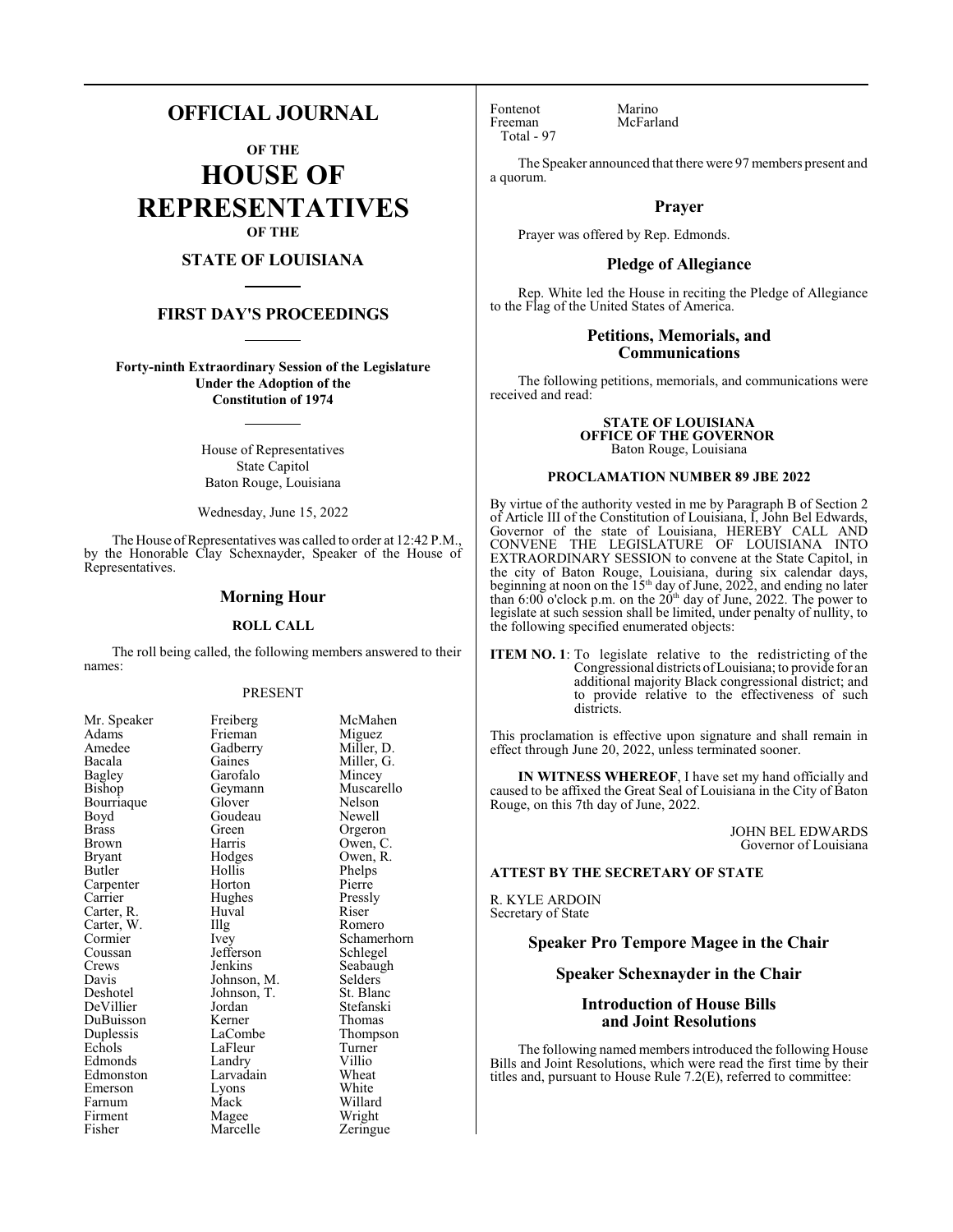# Page 2 HOUSE

1st Day's Proceedings - June 15, 2022

#### **HOUSE BILL NO. 1—**

BY REPRESENTATIVES DUPLESSIS, BOYD, BRASS, BRYANT,<br>CARPENTER,WILFORD CARTER,COX,FISHER,FREEMAN,GAINES,<br>GLOVER,GREEN,HUGHES,JEFFERSON,JENKINS,TRAVISJOHNSON,<br>JORDAN, LAFLEUR, LANDRY, LARVADAIN, LYONS, MARCELLE, DUSTIN MILLER, MOORE, NEWELL, PHELPS, PIERRE, SELDERS, AND WILLARD

AN ACT

To amend and reenact R.S. 18:1276 and to repeal Section 4 and Subsection B of Section 5 of Act No. 5 of the 2022 First Extraordinary Session of the Legislature, relative to congressional districts; to provide for the redistricting of Louisiana's congressional districts; to provide with respect to positions and offices, other than congressional, which are based upon congressional districts; to provide for effectiveness; and to provide for related matters.

Read by title.

Under the rules, the above bill was referred to the Committee on House and Governmental Affairs.

#### **Motion**

Rep. Stefanski moved that the Committee on House and Governmental Affairs be discharged from further consideration of House Bill No. 1.

As a substitute motion, Rep. Wilford Carter moved the bill be recommitted to the Committee of the Whole House.

Rep. Wilford Carter withdrew his motion.

Rep. Stefanski withdrew his motion.

## **Introduction of House Bills and Joint Resolutions**

The following named members introduced the following entitled House Bills and Joint Resolutions, which were read the first time by their titles and placed upon the calendar for their second reading and, under a suspension of the rules, were referred to committee as follows:

#### **HOUSE BILL NO. 2—**

BY REPRESENTATIVE SCHEXNAYDER AN ACT

To amend and reenact R.S. 18:1276 and to repeal Section 4 and Subsection B of Section 5 of Act No. 5 of the 2022 First Extraordinary Session of the Legislature, relative to congressional districts; to provide for the redistricting of Louisiana's congressional districts; to provide with respect to positions and offices, other than congressional, which are based upon congressional districts; to provide for effectiveness; and to provide for related matters.

Read by title.

Rep. Stefanski moved to refer the bill to the Committee on House and Governmental Affairs.

### **Point of Order**

Rep. Duplessis asked for a ruling from the Chair as to if House Bill No. 2 complied with the order which requires the House to create two minority Congressional Districts.

## **Ruling of the Chair**

The Chair ruled the bill complies with the Call of the Governor.

#### **Motion**

Rep. Duplessis objected to the bill being referred to the Committee on House and Governmental Affairs.

## **Point of Order**

Rep. Wilford Carter asked for a ruling from the Chair as to whether or not House Bill No. 2 complied with the Call of the Governor.

## **Ruling of the Chair**

The Chair ruled House Bill No. 2 does comply with the Call of the Governor.

## **Point of Order**

Rep. Willard asked for a ruling from the Chair as to what would be the vote requirement to refer the bill to Committee.

## **Ruling of the Chair**

The Chair ruled it would take a two-thirds vote of the members present and voting to refer the bill to committee.

A record vote was asked for and ordered by the House.

#### **ROLL CALL**

The roll was called with the following result:

#### YEAS

Amedee Gadberry<br>Bacala Garofalo Bagley Geymann Owen, C.<br>Bishop Goudeau Owen, R. Bourriaque Butler Hodges Riser<br>
Carrier Hollis Rome Carrier Hollis Romero<br>Coussan Horton Schamer Crews Huval Schlegel<br>Davis Hugh Seabaugh Davis Illg Seabaugh<br>
Deshotel Ivey St. Blanc Deshotel Ivey St. Blanc<br>DeVillier Johnson, M. Stefanski DuBuisson Kerner<br>Echols Mack Edmonds Magee Turner<br>
Edmonston Marino Villio Edmonston Marino Villio<br>Emerson McFarland Wheat Emerson McFarland Wheat<br>
Farnum McMahen White Farnum McMahen<br>Firment Miguez Firment Miguez Wright<br>Fontenot Miller, G. Zeringue Freiberg Mincey Total  $-65$ 

Goudeau Owen, I<br>Harris Pressly Johnson, M. Stefansk<br>Kerner Thomas Miller, G.

Mr. Speaker Frieman Muscarello<br>Amedee Gadberry Nelson Orgeron Schamerhorn Thompson

#### **NAYS**

Adams Freeman Landry<br>Boyd Gaines Larvada Boyd Gaines Larvadain<br>Brass Glover Lyons Glover Brown Green Marcelle<br>Bryant Hughes Miller, D Carpenter Jefferson Newell<br>Carter, W. Jenkins Phelps Carter, W. Jenkins Phelps Cormier Jordan Pierre<br>
Duplessis LaCombe Selders Duplessis LaCombe<br>Fisher LaFleur

Hughes Miller, D.<br>Jefferson Newell Willard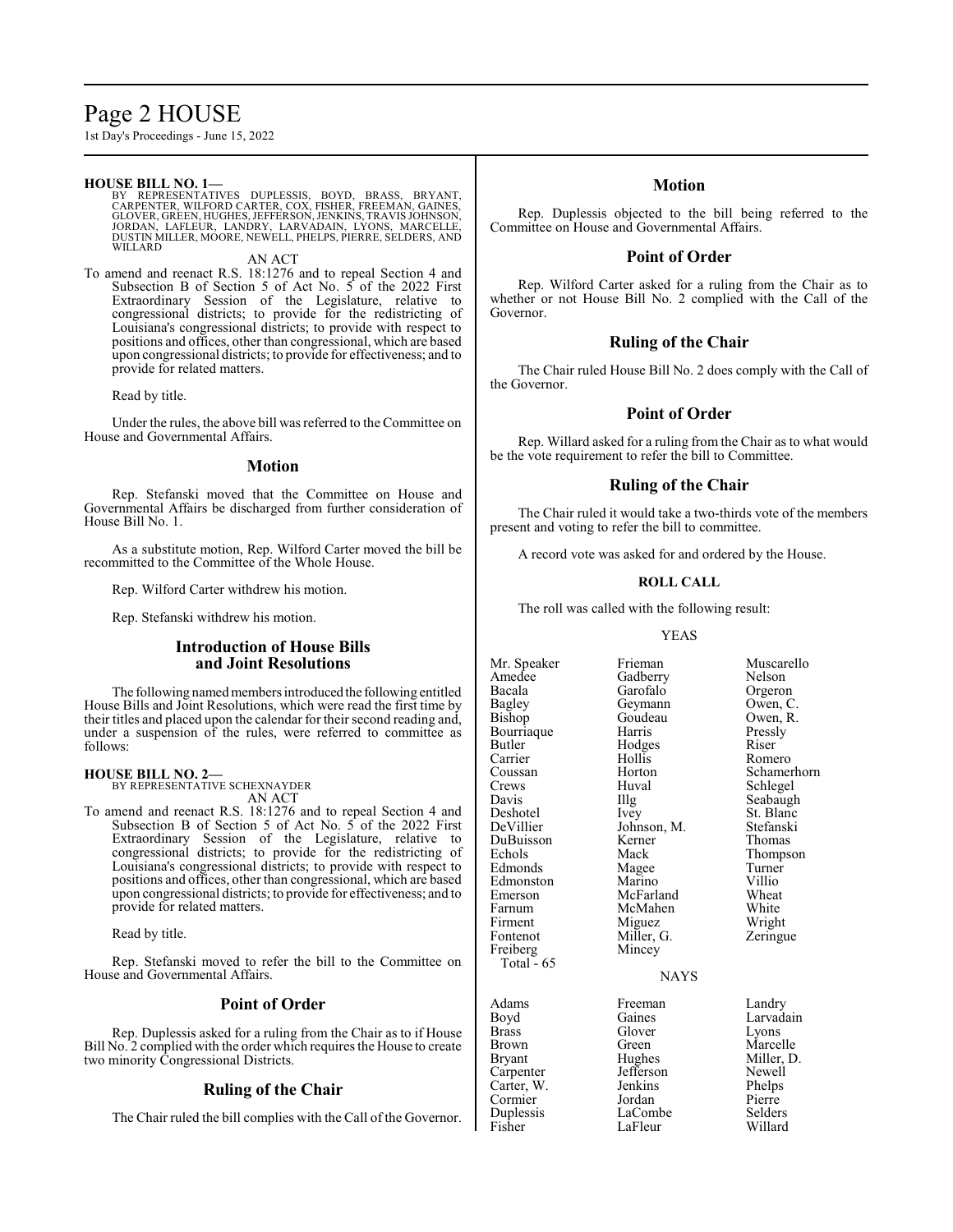# Page 3 HOUSE

1st Day's Proceedings - June 15, 2022

Total - 30

## ABSENT

Beaullieu Johnson, T. Stagni<br>Carter, R. McCormick Tarver Carter, R. McCormick<br>Cox McKnight Hilferty Total - 10

McKnight<br>Moore

The bill was referred to the House Committee on House and Governmental Affairs.

#### **HOUSE BILL NO. 3—**

BY REPRESENTATIVE IVEY

AN ACT To amend and reenact R.S. 18:1276 and to repeal Section 4 and Subsection B of Section 5 of Act No. 5 of the 2022 First Extraordinary Session of the Legislature, relative to congressional districts; to provide for the redistricting of Louisiana's congressional districts; to provide with respect to positions and offices, other than congressional, which are based upon congressional districts; to provide for effectiveness; and to provide for related matters.

Read by title.

Rep. Stefanski moved to refer the bill to the Committee on House and Governmental Affairs.

### **Motion**

Rep. Seabaugh objected to the bill being referred to the Committee on House and Governmental Affairs.

By a vote of 79 yeas and 16 nays, the bill was referred to the Committee on House and Governmental Affairs.

#### **HOUSE BILL NO. 4—** BY REPRESENTATIVE IVEY

AN ACT

To amend and reenact R.S. 18:1276 and to repeal Section 4 and Subsection B of Section 5 of Act No. 5 of the 2022 First Extraordinary Session of the Legislature, relative to congressional districts; to provide for the redistricting of Louisiana's congressional districts; to provide with respect to positions and offices, other than congressional, which are based upon congressional districts; to provide for effectiveness; and to provide for related matters.

Read by title.

Under the rules, the above bill was referred to the Committee on House and Governmental Affairs.

## **Leave of Absence**

Rep. Beaullieu - 1 day

Rep. Cox - 5 days

Rep. Hilferty - 5 days

Rep. McCormick - 2 days

Rep. McKnight - 1 day

Rep. Moore - 5 days

Rep. Stagni - 5 days

Rep. Tarver - 2 days

## **Adjournment**

On motion of Rep. Thompson, at 2:44 P.M., the House agreed to adjourn until Friday, June  $17, 2022$ , at  $4:00$  P.M.

The Speaker of the House declared the House adjourned until 4:00 P.M., Friday, June 17, 2022.

> MICHELLE D. FONTENOT Clerk of the House

ANGELA S. SMITH Assistant Clerk of the House / Journal Clerk

### **Committee Meeting Notices**

The following committees posted notices as follows:

Committee on House and Governmental Affairs

Will meet at: 10:00 a.m.

Date: Friday, June 17, 2022

Location: Committee Room 5

Remarks:

- **HB 1 DUPLESSIS CONGRESS/DISTRICTS** Provides relative to the districts for elected members of the United States Congress
- **HB 2 SCHEXNAYDER CONGRESS/DISTRICTS**  Provides relative to the districts for elected members of the United States Congress
- **HB 3 IVEY CONGRESS/DISTRICTS** Provides relative to the districts for elected members of the United States Congress
- **HB 4 IVEY CONGRESS/DISTRICTS** Provides relative to the districts for elected members of the United States Congress

Any person who does not feel comfortable giving testimony in person may submit a prepared statement in accordance with House Rule 14.33 in lieu of appearing before the committee:

A. Any interested person or any committee member may file with the committee a prepared statement concerning a specific instrument or matter under consideration by the committee or concerning any matter within the committee's scope of authority, and the committee records shall reflect receipt of such statement and the date and time thereof.

B. Any person who files a prepared statement which contains data or statistical information shall include in such prepared statement sufficient information to identify the source of the data or statistical information. For the purposes of this Paragraph, the term "source" shall mean a publication, website, person, or other source fromwhich the data or statistical information contained in the prepared statement was obtained by the person or persons who prepared the statement.

NOTE: Statements emailed to h&ga@legis.la.gov and received prior to noon on Thursday, June 16, 2022, will be distributed to the committee members prior to the meeting.